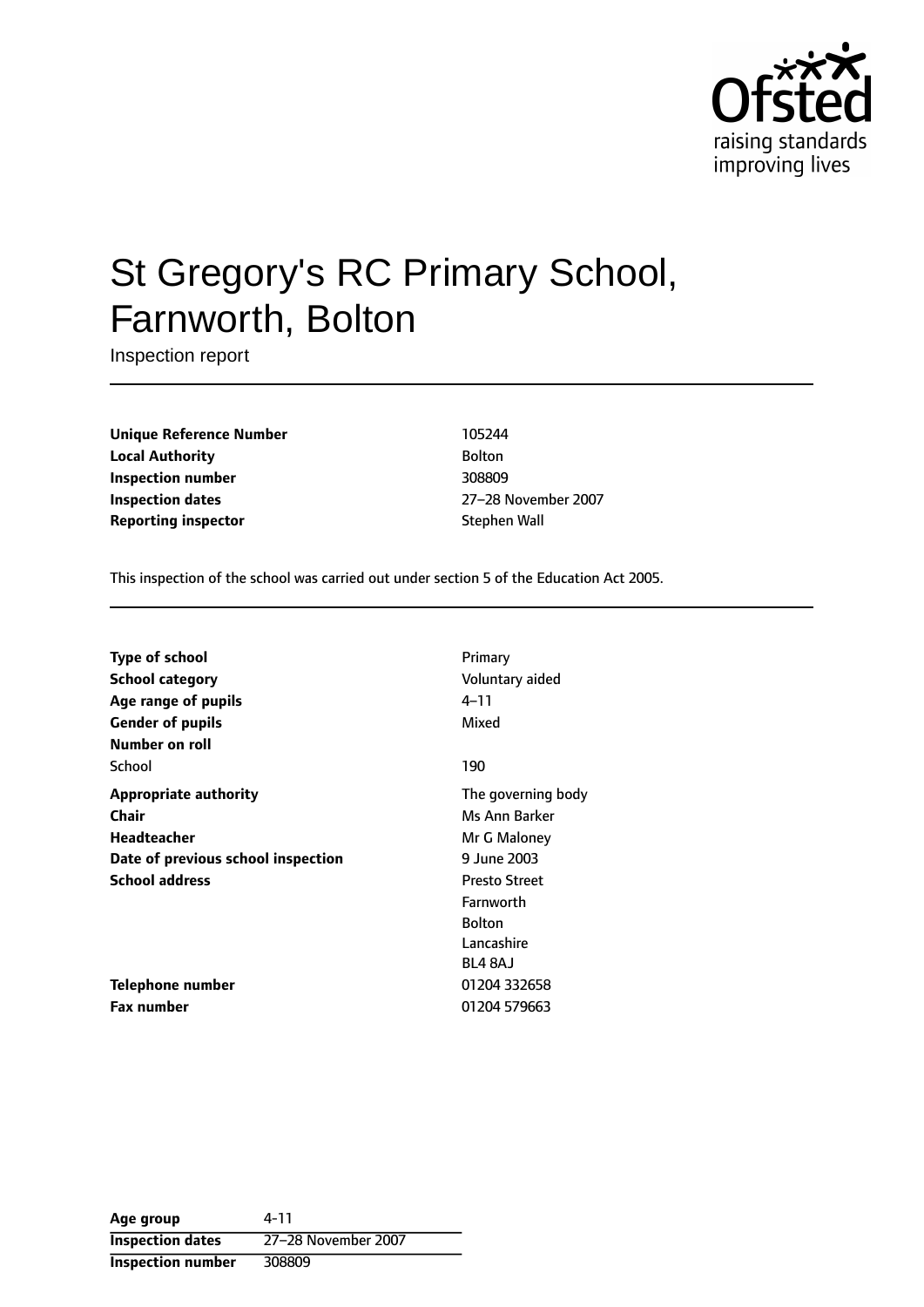© Crown copyright 2007

.

#### Website: www.ofsted.gov.uk

This document may be reproduced in whole or in part for non-commercial educational purposes, provided that the information quoted is reproduced without adaptation and the source and date of publication are stated.

Further copies of this report are obtainable from the school. Under the Education Act 2005, the school must provide a copy of this report free of charge to certain categories of people. A charge not exceeding the full cost of reproduction may be made for any other copies supplied.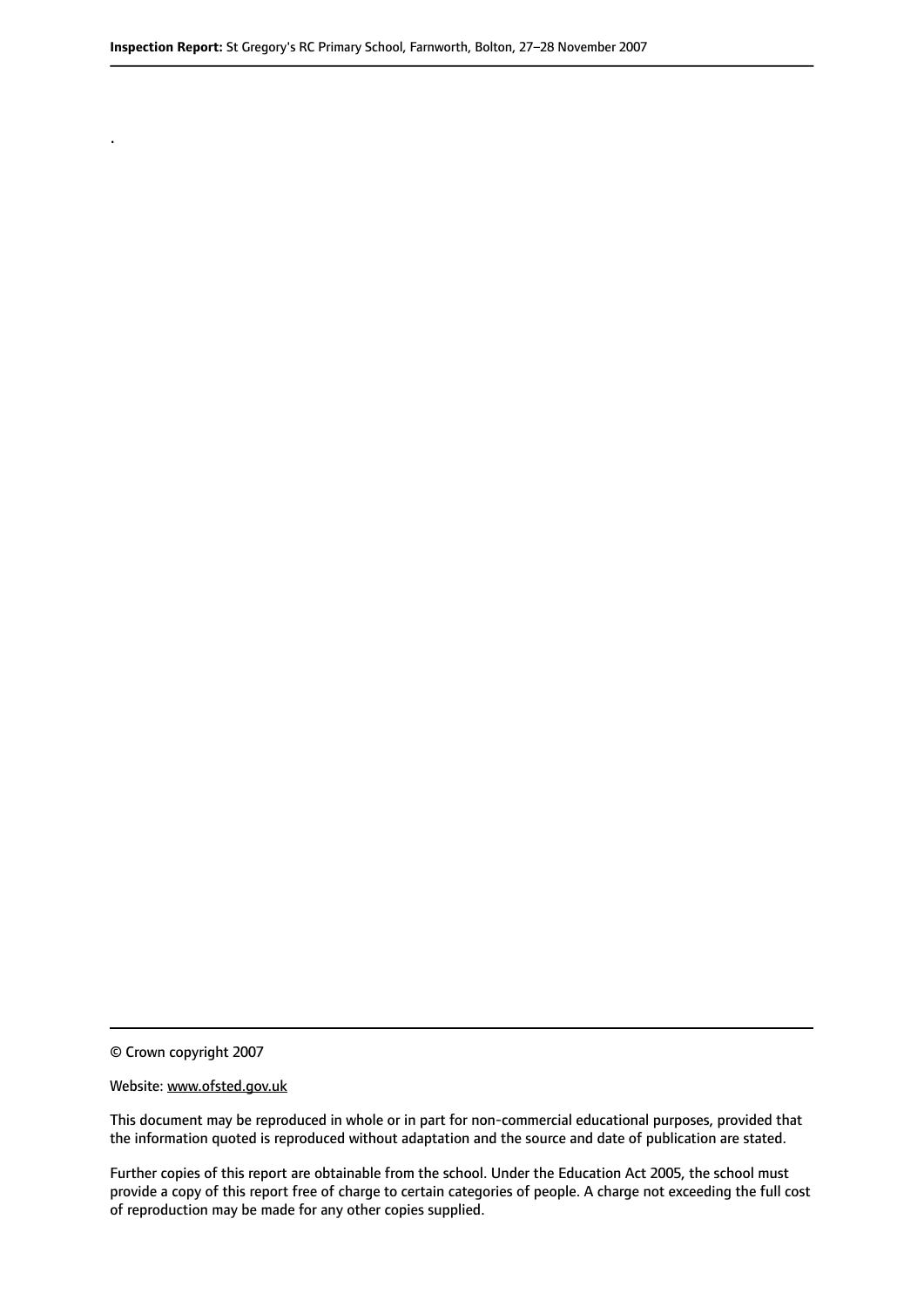# **Introduction**

The inspection was carried out by two Additional Inspectors.

#### **Description of the school**

This is a smaller than average school situated in an urban area of considerable social and economic disadvantage. Nearly all pupils are of White British heritage. The proportion of pupils entitled to free school meals is about average. The number of pupils with learning difficulties and/or disabilities is lower than average, although the proportion with a statement of special educational need is broadly average. The school holds Investor in People status, and Healthy School and Activemark awards.

#### **Key for inspection grades**

| Grade 1 | Outstanding  |
|---------|--------------|
| Grade 2 | Good         |
| Grade 3 | Satisfactory |
| Grade 4 | Inadequate   |
|         |              |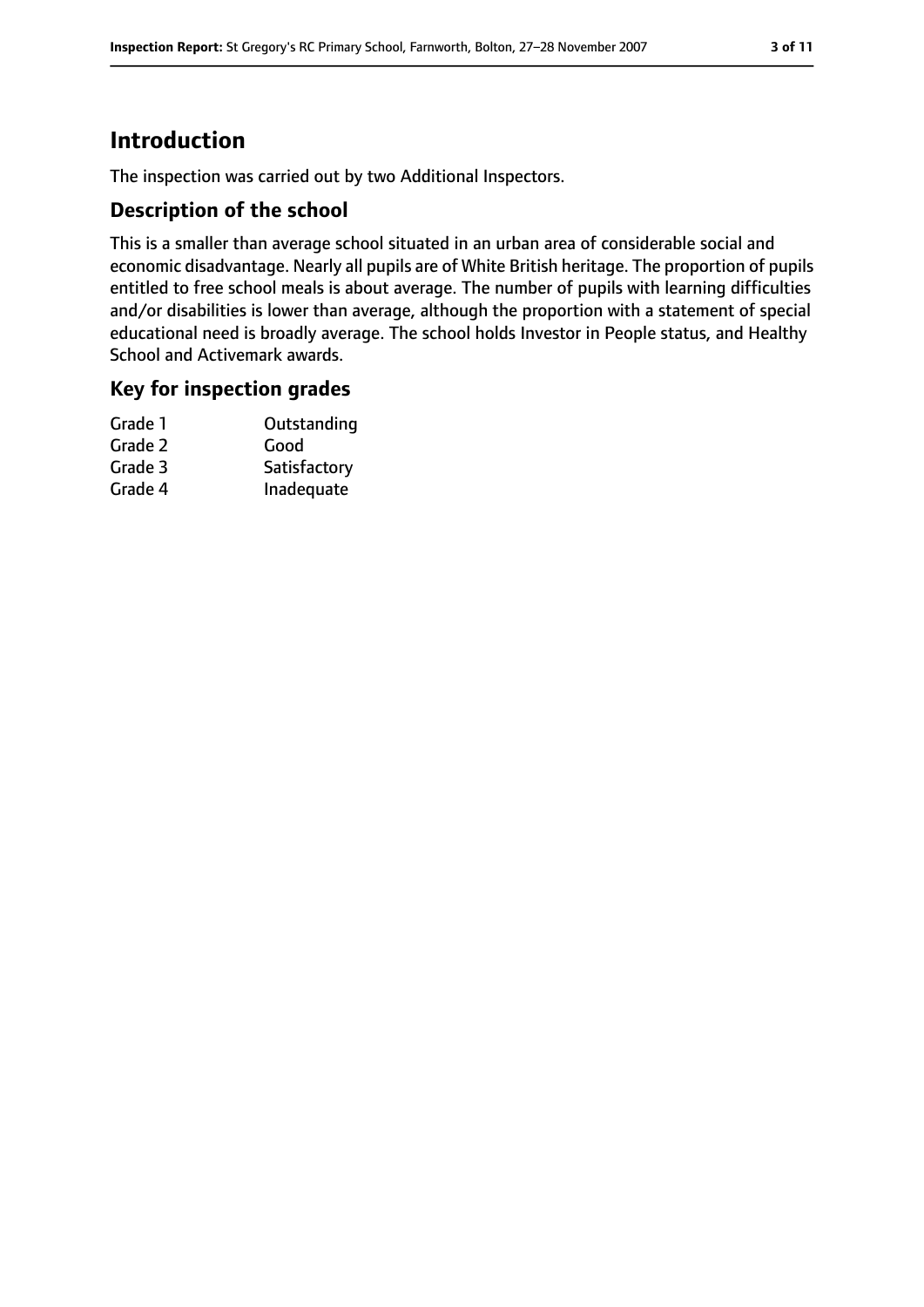# **Overall effectiveness of the school**

#### **Grade: 3**

This is a satisfactory school in which the personal development and the care and support for pupils are strengths. Parents value the education it provides and many comment on how approachable the teachers are and how caring the school is. 'My child loves going to school. I am pleased with the way the school takes care of the children. It is like a big family,' are typical comments. The school has made satisfactory progress since the last inspection and offers satisfactory value for money.

Pupils are happy and welcoming to visitors. Good relationships exist at all levels and these encourage pupils to behave well. The school has a caring and welcoming atmosphere. It provides a happy and safe place for pupils to learn. Pupils say they enjoy school and talk in glowing terms about how 'how helpful and caring our teachers are'. They are very health conscious. They are proud that their school has gained the Healthy School and Activemark awards because, in their words, 'This shows how much we do to be healthy.' It was a pleasure to see younger pupils brushing their teeth vigorously after lunch. As they say, 'We do this every day to look after our teeth so they don't go bad.' Pupils enjoy raising money for local charities in their community. They also enjoy the range of opportunities they have to take positions of responsibility by becoming buddies and monitors, for example. By the time they leave school, pupils are self-confident and articulate young people looking forward to the challenges of the next stages in their education.

Pupils' achievement as they move through the school varies greatly because the quality of teaching is inconsistent. In Years 1 and 2 good teaching enables pupils to make good progress and attain above average standards from broadly average starting points. In Years 3 to 6, however, the variable quality of teaching means that the rate of progress pupils make in different classes is inconsistent. 'How well we learn depends on which teacher we have and how interesting the lessons are. Our teacher this year is great because lessons are fun but in other years the teachers have talked too much and we had to listen too much,' was a telling comment on the quality of teaching. By the end of Year 6, standards overall are broadly average, although in English and mathematics standards have dipped over the last two years and are not as high as they should be. Better achievement is also hampered by a lack of rigour in the school's procedures for using assessment data to monitor pupils' progress and the impact of teaching on learning. The school is addressing these issues by reorganising staffing in Key Stage 2 as well as by developing its procedures for using assessment data and linking them more closely to performance management. It is too early for the impact of these initiatives to be felt.

The headteacher is exceptionally committed to the welfare of the pupils and knows them all very well as individuals. An influx of new teachers over the last three years is helping to reinvigorate the leadership and management of the school. Teachers are eager to take on responsibilities and develop their expertise. Increasingly, the headteacher is able to delegate responsibilities and is confident people will get on with the job. This is giving him more time and opportunity to focus on strategic planning and concentrate on raising standards and achievement further. As a result, forward planning has improved and is now firmly focused on tackling barriers to raising standards and achievement. This is giving the school satisfactory capacity to improve further.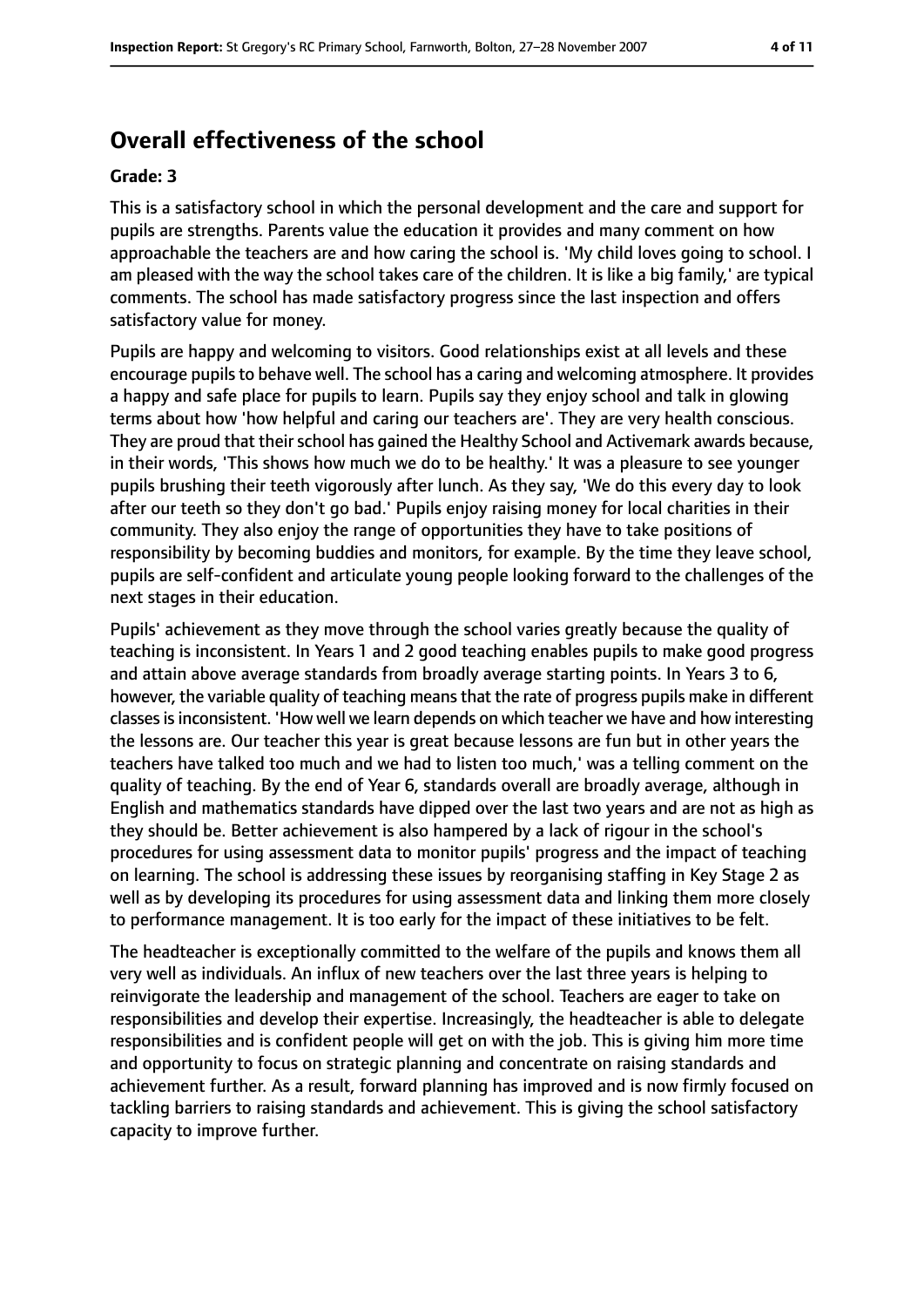### **Effectiveness of the Foundation Stage**

#### **Grade: 3**

Children get off to a satisfactory start in the Foundation Stage which they enter with skills and knowledge generally in line with those expected for their age. Good personal, social and emotional provision enables children to develop positive attitudes and helps them settle quickly. They enjoy coming to school and behave well. The rate of progress in some areas of learning is variable because not enough opportunities are given for independent learning to take place. The cramped and uninviting outdoor provision is under utilised. This restricts learning opportunities significantly. Satisfactory leadership of the Foundation Stage recognises the need for a less structured curriculum and improved outdoor provision. Monitoring of children's progress helps staff set appropriate tasks, although they do not always take full advantage of the opportunity to develop children's speaking skills during adult-led activities.

#### **What the school should do to improve further**

- Improve the range of indoor and outdoor activities in the Foundation Stage so that children have more opportunities for independent learning.
- Improve achievement and raise standards in English and mathematics in Key Stage 2.
- Make the quality of teaching and learning more consistently effective, especially in Key Stage 2.
- Make the use of assessment more rigorous and effective in tracking pupils' progress and in monitoring the impact of teaching on their achievement.

A small proportion of the schools where overall effectiveness is judged satisfactory but which have areas of underperformance will receive a monitoring visit by an Ofsted inspector before their next section 5 inspection.

### **Achievement and standards**

#### **Grade: 3**

Standards are average by the end of Year 6 and achievement is satisfactory. In Years 1 and 2 pupils make good progress and achieve well because teaching is consistently good. Although it is never less than satisfactory, the rate of progress dips in Years 3 to 6 because teaching is of inconsistent quality. In 2007 standards in science rose significantly because teachers focused on motivating pupils more by doing more practical scientific activities and experiments in lessons. The school recognises the need now to raise standards further in English and mathematics by the end of Year 6. Pupils' work and school data show that pupils in Year 6 are making good progress and are on track to meet challenging targets. Pupils with learning difficulties and/or disabilities make satisfactory progress. The school recognises the need to track pupils' progress more rigorously to evaluate targeted support to better meet pupils' needs.

### **Personal development and well-being**

#### **Grade: 2**

Pupils' personal development, including their spiritual, moral, social and cultural development, is good. It is underpinned by strong Christian values which give pupils a firm understanding of right and wrong. Pupils' awareness of other cultures and religions is good because of activities such as culture weeks and multi-faith assemblies. Pupils are involved in contributing to a variety of local and national charities. Pupils say that they enjoy school. Attendance is broadly average. Pupils' good behaviour contributes very well to the school's caring environment. Pupils feel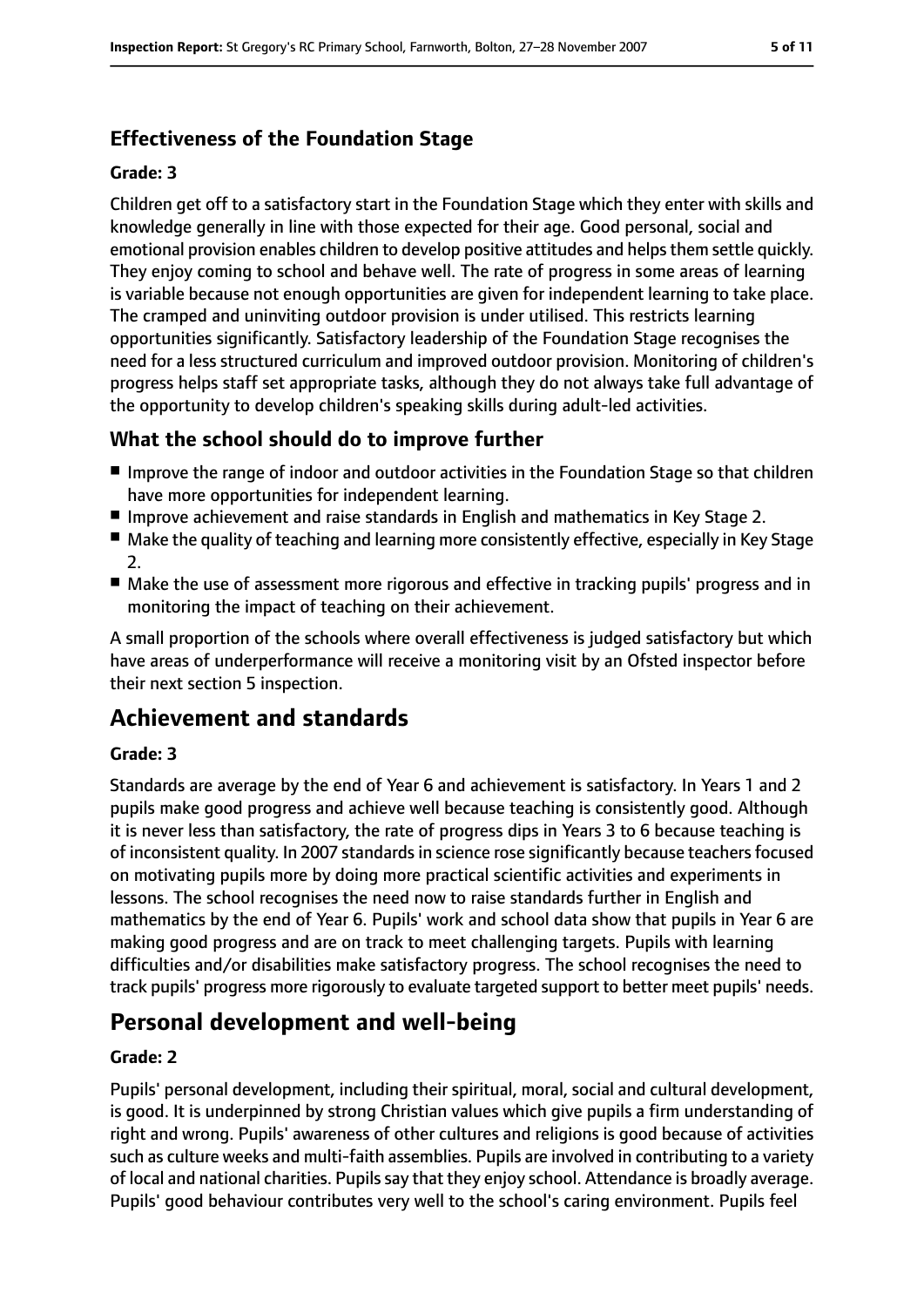safe in school and have confidence in approaching adults to help them solve any problems. Pupils enjoy taking on responsibilities. They value the school council as a way of giving voice to their opinions. However, pupils feel that elections for membership of the council should be more regular to make its members more accountable. Standards of basic skills in English, mathematics and information and communication technology (ICT) are broadly average and this means that pupils are in a satisfactory position to develop the skills needed for their future economic well-being.

# **Quality of provision**

### **Teaching and learning**

#### **Grade: 3**

The quality of teaching and learning is satisfactory. The reorganised deployment of teachers in Key Stage 2 means that the good teaching in the present Year 6 class is impacting positively on standards and achievement. Teachers plan and prepare their lessons carefully but some do not use assessment information on pupils' progress effectively to set work that is challenging enough. As a result, some pupils do not achieve as well as they should. In the stronger lessons teachers accurately assess pupils' progress and guide learning well, which motivates pupils and helps them to make good progress. The use of teaching assistants to support learning is satisfactory. In some lessons opportunities are missed for teaching assistants to provide more active support. Teachers mark pupils' work regularly and their comments strive to make it clear to pupils what they need to do to improve their work. The vocabulary in the comments, however, is sometimes beyond the comprehension of some of the pupils.

#### **Curriculum and other activities**

#### **Grade: 3**

The curriculum issatisfactory with an appropriate emphasis placed on basic skillsin mathematics, English and ICT. The introduction of more practical activities in science has led not only to greater enjoyment of the subject but improved standards and achievement. The school has started to link subjects across the curriculum by developing its creative curriculum. Although it is too early for the impact of this to be felt, pupils say that it is adding to their enjoyment of lessons. Pupils' learning is enriched by a range of visits and visitors. They really enjoy the pre-school breakfast club activities in which large numbers take part. This clearly promotes enjoyment and adds to their healthy development. Many pupils enjoy taking part in a wide range of extra-curricular activities, such as sports.

#### **Care, guidance and support**

#### **Grade: 3**

Care is at the heart of the school. Procedures for protecting children are in place. Policies and procedures for health and safety and risk assessments are comprehensive and reviewed regularly. Transition arrangements into the Foundation Stage are good and ensure that children settle quickly and smoothly into school life. There is good liaison with the local high school so that Year 6 pupils feel confident and optimistic about the move to secondary education. The school works effectively with a range of outside agencies to support children when specific difficulties are identified. Pupils with learning difficulties and/or disabilities are identified at an early stage. Appropriate intervention and support are put in place but impact on achievement and progress is not evaluated rigorously enough. Some pupils are aware of their targets and what they need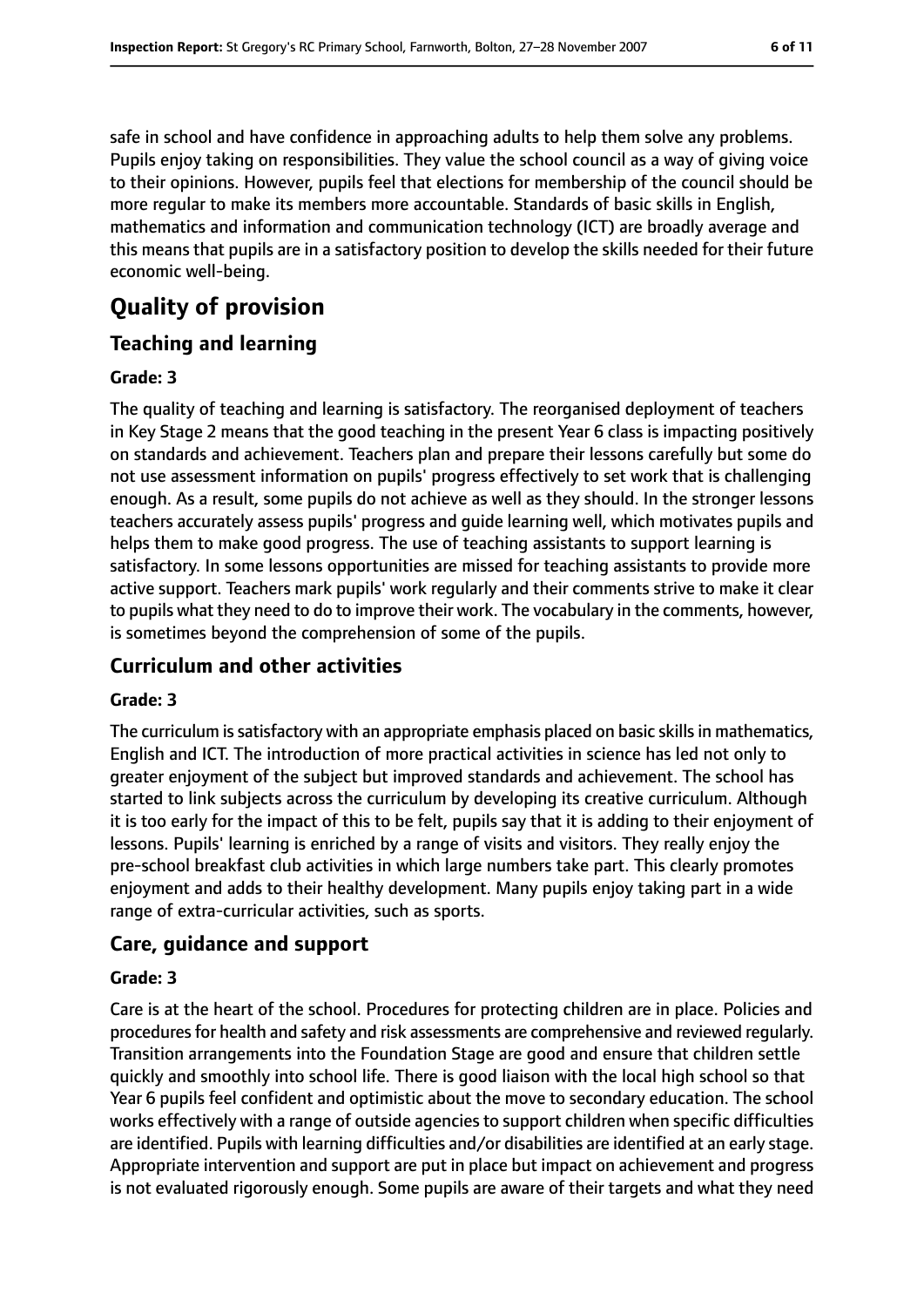to do to reach them. However, this is not always the case, with the result that some pupils do not know how well they are doing or what they need to do to make better progress.

### **Leadership and management**

#### **Grade: 3**

The school is working in challenging social and economic circumstances. The headteacher has consequently put pastoral care and pupils' personal development at the heart of the school's activities. The headteacher and all the adults in the school know the pupils well. Strong links with the local community have been established through the school's close connections with the church. These strengths have contributed to the good personal development of pupils but this has been achieved at the expense of a sharp enough focus on pupils' academic progress. Pupils are well behaved, interested and keen to do well. Although achievement is satisfactory, they could make better progress and attain higher standards. Leaders and managers recognise this. Their focus is now firmly fixed on raising standards and achievement further. Procedures for self-evaluation have improved and now include the opinions of a wide range of stakeholders, including parents. As a result the school is far more accurately identifying its strengths and areas for development. Subject coordinators are keen to develop their areas and are being given the necessary training. They welcome the extra responsibilities they are being given and are eager to help the school move forward. Governance is satisfactory and improving. Governors carry out their required duties and support the school's work. They appreciate the importance of achievement and standards and are learning to hold the school more to account in this area.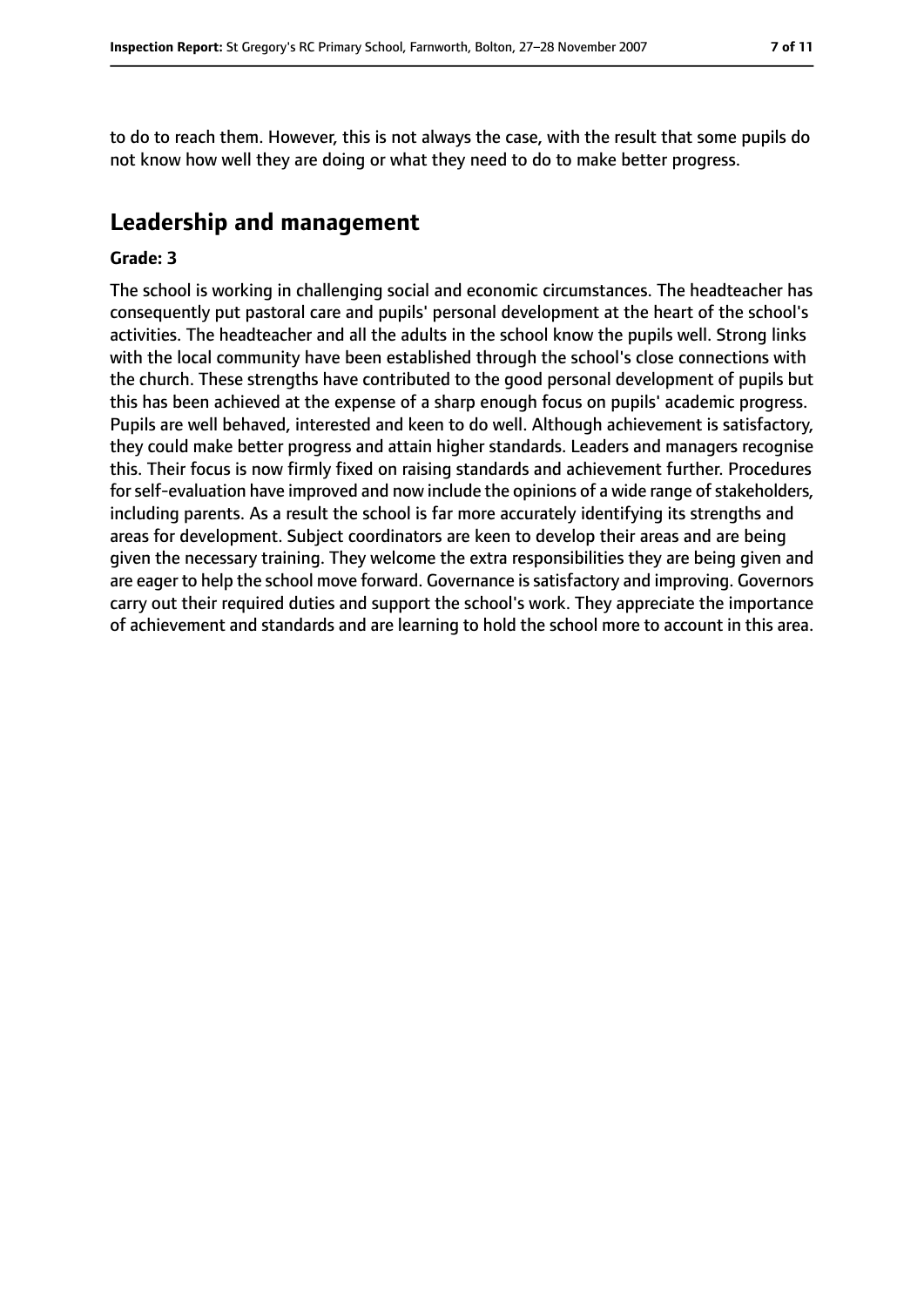**Any complaints about the inspection or the report should be made following the procedures set out in the guidance 'Complaints about school inspection', which is available from Ofsted's website: www.ofsted.gov.uk.**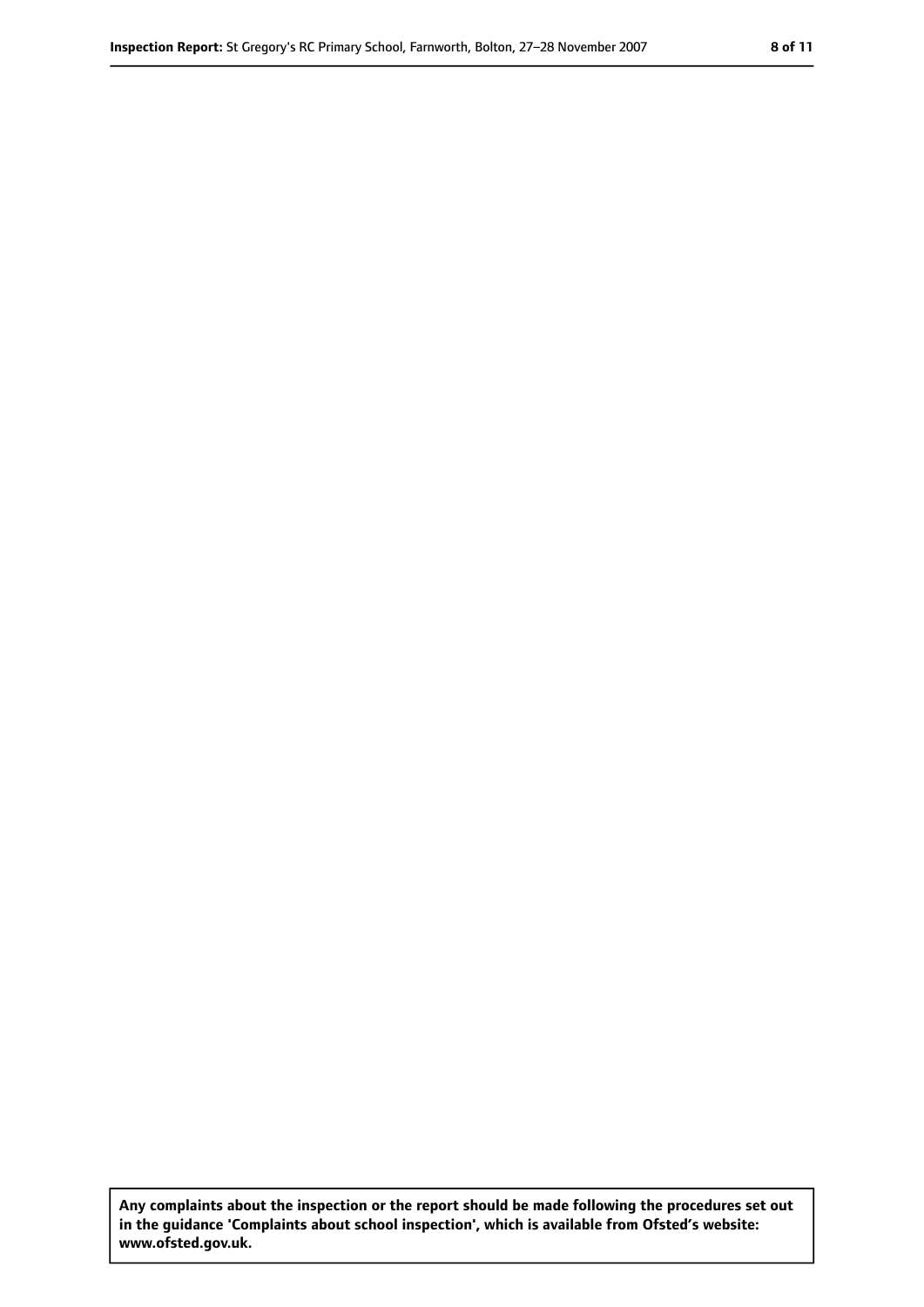# **Inspection judgements**

| $\lq$ Key to judgements: grade 1 is outstanding, grade 2 good, grade 3 satisfactory, and | School         |
|------------------------------------------------------------------------------------------|----------------|
| arade 4 inadequate                                                                       | <b>Overall</b> |

### **Overall effectiveness**

| How effective, efficient and inclusive is the provision of education, integrated<br>care and any extended services in meeting the needs of learners? |     |
|------------------------------------------------------------------------------------------------------------------------------------------------------|-----|
| Effective steps have been taken to promote improvement since the last<br>inspection                                                                  | Yes |
| How well does the school work in partnership with others to promote learners'<br>well-being?                                                         |     |
| The effectiveness of the Foundation Stage                                                                                                            |     |
| The capacity to make any necessary improvements                                                                                                      |     |

#### **Achievement and standards**

| How well do learners achieve?                                                                               |  |
|-------------------------------------------------------------------------------------------------------------|--|
| The standards <sup>1</sup> reached by learners                                                              |  |
| How well learners make progress, taking account of any significant variations between<br>groups of learners |  |
| How well learners with learning difficulties and disabilities make progress                                 |  |

### **Personal development and well-being**

| How good is the overall personal development and well-being of the<br>learners?                                  |  |
|------------------------------------------------------------------------------------------------------------------|--|
| The extent of learners' spiritual, moral, social and cultural development                                        |  |
| The extent to which learners adopt healthy lifestyles                                                            |  |
| The extent to which learners adopt safe practices                                                                |  |
| How well learners enjoy their education                                                                          |  |
| The attendance of learners                                                                                       |  |
| The behaviour of learners                                                                                        |  |
| The extent to which learners make a positive contribution to the community                                       |  |
| How well learners develop workplace and other skills that will contribute to<br>their future economic well-being |  |

#### **The quality of provision**

| How effective are teaching and learning in meeting the full range of the<br>learners' needs?          |  |
|-------------------------------------------------------------------------------------------------------|--|
| How well do the curriculum and other activities meet the range of needs<br>and interests of learners? |  |
| How well are learners cared for, guided and supported?                                                |  |

#### **Annex A**

 $^1$  Grade 1 - Exceptionally and consistently high; Grade 2 - Generally above average with none significantly below average; Grade 3 - Broadly average to below average; Grade 4 - Exceptionally low.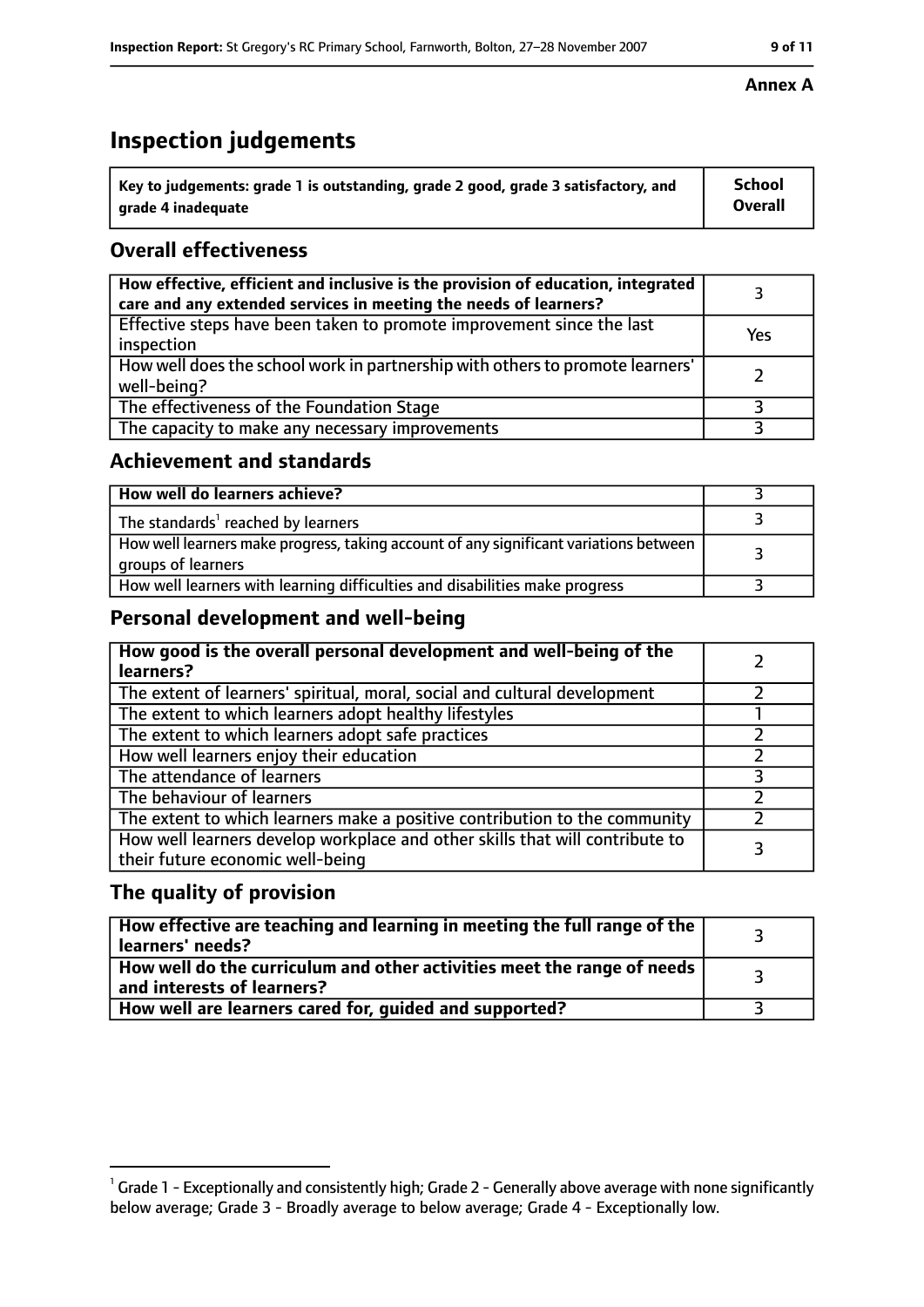# **Annex A**

# **Leadership and management**

| How effective are leadership and management in raising achievement<br>and supporting all learners?                                              |           |
|-------------------------------------------------------------------------------------------------------------------------------------------------|-----------|
| How effectively leaders and managers at all levels set clear direction leading<br>to improvement and promote high quality of care and education |           |
| How effectively leaders and managers use challenging targets to raise standards                                                                 | 3         |
| The effectiveness of the school's self-evaluation                                                                                               | 3         |
| How well equality of opportunity is promoted and discrimination tackled so<br>that all learners achieve as well as they can                     | 3         |
| How effectively and efficiently resources, including staff, are deployed to<br>achieve value for money                                          | 3         |
| The extent to which governors and other supervisory boards discharge their<br>responsibilities                                                  | 3         |
| Do procedures for safequarding learners meet current government<br>requirements?                                                                | Yes       |
| Does this school require special measures?                                                                                                      | <b>No</b> |
| Does this school require a notice to improve?                                                                                                   | No        |